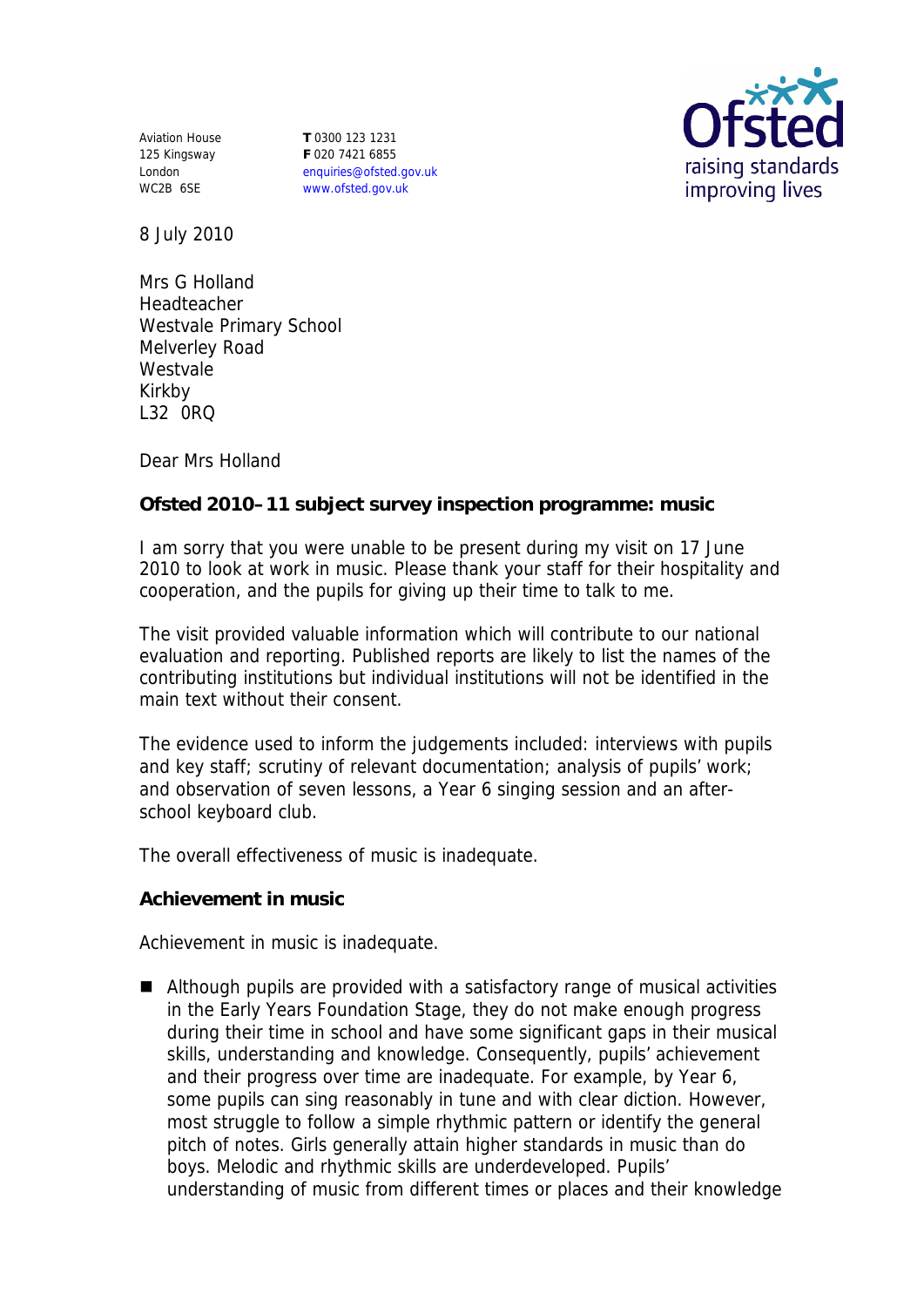of how to select and combine sounds using music technology are particularly weak. Consequently, pupils' attainment is low.

■ An increasing number of pupils enjoy practical musical activities but music does not have a high enough profile within the school. Very few pupils, including only a handful of boys, take part in extra-curricular musical activities. This further limits their musical development and their opportunities to develop as competent performers. Approximately, 12 Year 6 pupils were observed singing songs with enthusiasm and enjoyment in preparation for a forthcoming concert. However, progress during this session was weak. Recent changes have enabled pupils to enjoy the subject more, but their full impact on pupils' standards and progress has yet to be seen.

**Quality of teaching in music**

The quality of teaching in music is inadequate.

- In Key Stage 1, music is taught by teaching assistants to allow teachers time to do their other preparation work; Key Stage 2 is taught by nonspecialist class teachers. Staff have not received sufficient training in assessing musical progress and planning for progression in learning. Pupils do not make adequate musical progress over time because expectations of what they should be doing are generally too low. This results in some work being too easy for the more able pupils. The quality of teaching provided by the visiting music specialists is significantly more effective. Insufficient attention is given to developing specific musical skills, knowledge and understanding during lessons. Consequently, pupils do not learn as well as they should. However, the quality of teaching in the Early Years Foundation Stage is satisfactory and children make appropriate progress towards the goals expected for their age.
- Assessment in music is inadequate because it takes too little account of the pupils' prior learning or their understanding of musical concepts. Teachers do not make effective use of assessment information to ensure that work matches the needs of all pupils. Audio recordings of individual or group work are not used sufficiently to evaluate pupils' progress. As a result, pupils do not know how well they are doing or what they need to do to improve their work.

**Quality of the curriculum in music**

The quality of the curriculum in music is inadequate.

■ The curriculum in the Early Years Foundation Stage is satisfactory. However, in Years 1 to 6, the music curriculum does not cover all required aspects and very few pupils participate in extra-curricular music making. Planning does not demonstrate an understanding of progression in learning. Tasks are not sequenced sufficiently to ensure that learning is consolidated or extended. In Key Stage 1, the commercial scheme of work is relied on too heavily. Although music lessons are appropriately focused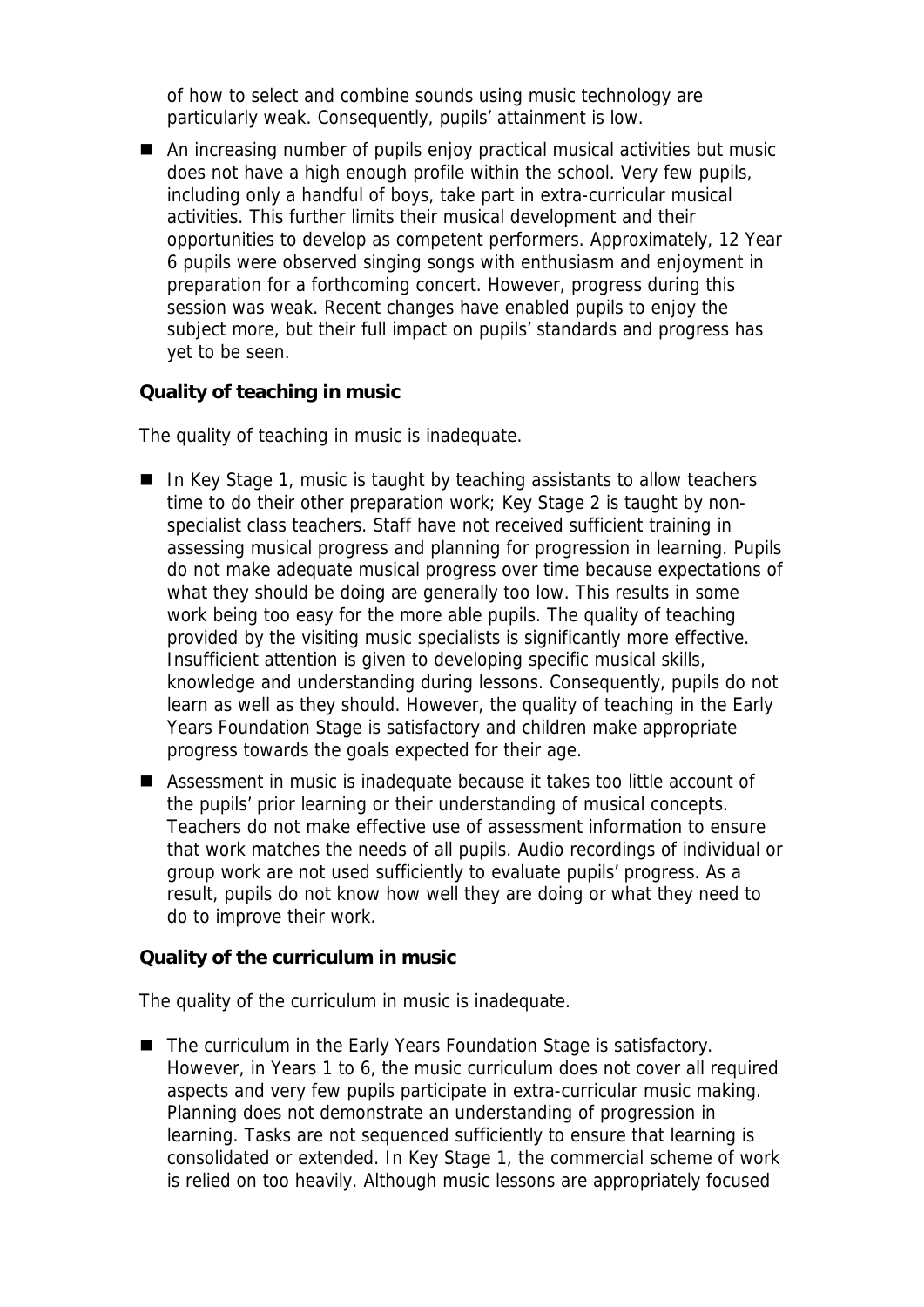on practical activities, some are too easy for the pupils. The breadth of experiences offered is restricted. For example, information and communication technology (ICT) is not used sufficiently to help them create and record music.

■ Weekly singing sessions are delivered in each key stage by a visiting specialist teacher. However, only one weekly extra-curricular music activity takes place; a keyboard club that only nine pupils participate in. They undertake this for only one term. This does not encourage the development of musical skills. Pupils have very few opportunities to play instruments together and to perform to others.

**Effectiveness of leadership and management in music**

The effectiveness of the leadership and management in music is inadequate.

- Leadership and management of the subject, at all levels, have not ensured that the subject receives sufficient attention within the school. Music has not been a priority over the last few years. The school has no clear vision of music for all. Recognising this, senior staff have recently established a focus group to tackle the decline in standards and pupils' growing disinterest in music. However, this group did not include the music coordinator. Nonetheless, it has provided a focus on enjoyment, and singing activities based on the 'Sing Up' materials have been instigated. As a result, some pupils have a renewed interest in performing music.
- Leaders and managers have not ensured that pupils' progress in music is rigorously monitored and evaluated. Plans are not scrutinised sufficiently to ensure that all aspects of the subject are covered in enough detail or that there is a clear understanding of how well pupils are learning. Senior staff recognise that monitoring of provision in music has been inadequate but have not done enough to ensure adequate capacity for sustained improvement. Pupils do not have enough opportunities to attend regional and community musical activities, to work with different musicians or to experience live music.

**Areas for improvement, which we discussed, include:**

- $\blacksquare$  raising attainment and improving progress in music by:
	- ensuring staff teaching music have secure subject knowledge
	- ensuring staff use assessment information more effectively to plan music lessons that better meet pupils' differing learning needs
- **E** ensuring the music curriculum meets the needs of all pupils by:
	- delivering all the required aspects of the subject, including the use of ICT
	- establishing clear progression of pupils' musical skills, knowledge and understanding